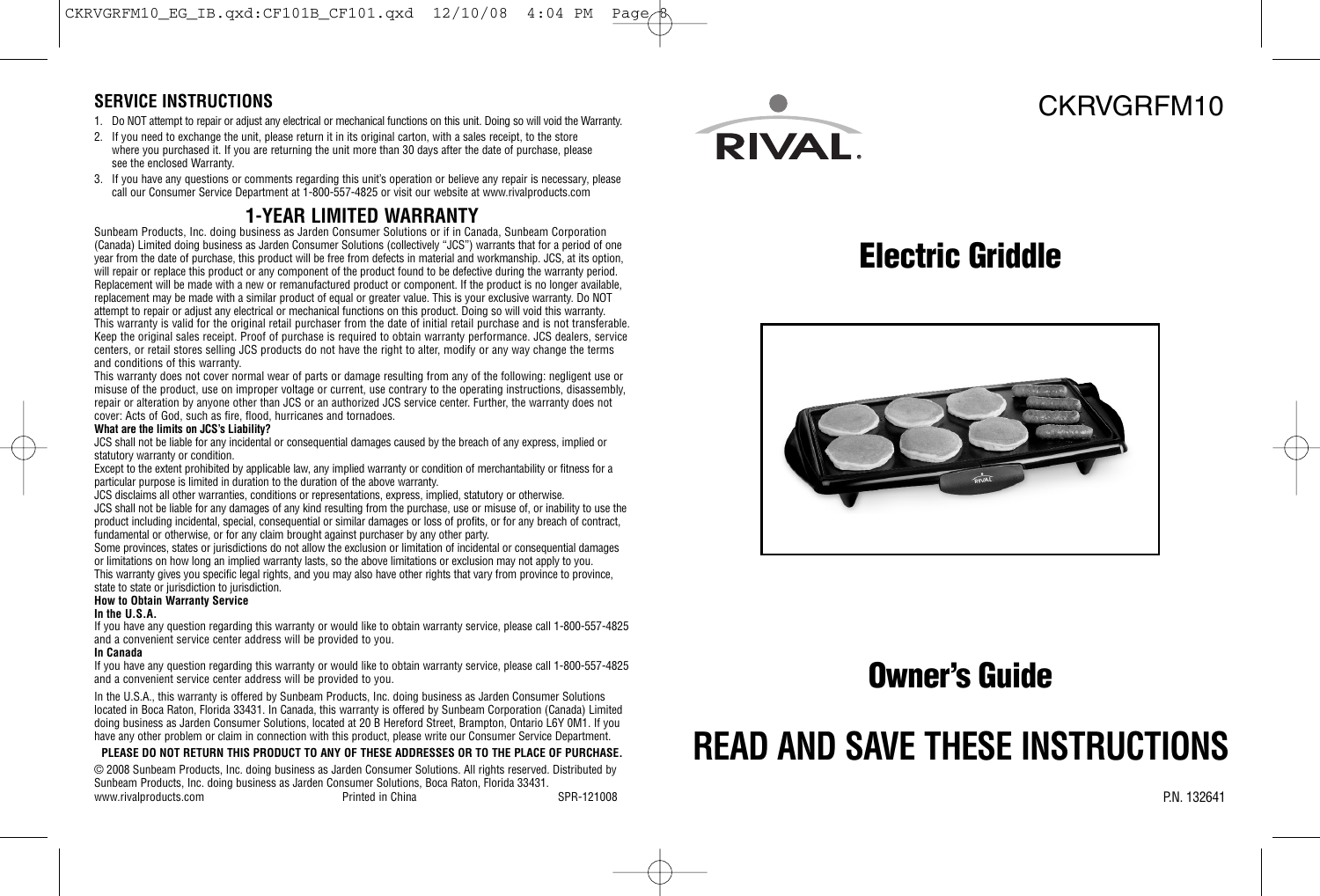# **IMPORTANT SAFEGUARDS**

**When using electrical appliances, basic safety precautions should always be followed, including the following:**

- 1. Read all instructions before using.
- 2. Do not touch hot surfaces. Use HANDLES or KNOBS.
- 3. To protect against electrical shock, do not immerse TEMPERATURE CONTROL PROBE or CORD in water or other liquid.
- 4. This appliance is not for use by children.
- 5. Close supervision is necessary when any appliance is used near children.
- 6. Unplug from outlet when not in use and before cleaning. Allow to cool before putting on or taking off parts, and before cleaning the appliance.
- 7. Do not operate any appliance with a damaged CORD or PLUG or after the appliance malfunctions or has been damaged in any manner.
- 8. The use of accessory attachments not recommended by Rival ® may cause injuries.
- 9. Do not use outdoors.
- 10. Do not let CORD hang over edge of table or counter, or touch heated surfaces.
- 11. Do not place on or near a hot gas or electric burner, or in a heated oven.
- 12. Extreme caution must be used when moving an appliance containing hot oil or other hot liquids.
- 13. Always attach TEMPERATURE CONTROL PROBE to appliance first, then plug CORD into the wall outlet. To disconnect, turn TEMPERATURE CONTROL to OFF, then remove plug from wall outlet.

# **SAVE THESE INSTRUCTIONS**

This appliance is for **HOUSEHOLD USE ONLY**. No user-serviceable parts inside. Power unit never needs lubrication. Do not attempt to service this product. A short power supply cord is provided to reduce the hazards resulting from entanglement or tripping over a longer cord.

Do not use appliance for other than intended use. Use only Rival ® model TK-1 TEMPERATURE CONTROL PROBE.

**AN EXTENSION CORD MAY BE USED WITH CARE; HOWEVER, THE MARKED ELECTRICAL RATING SHOULD BE AT LEAST AS GREAT AS THE ELECTRICAL RATING OF THE GRIDDLE**. The extension cord should not be allowed to drape over the counter or tabletop where it can be pulled on by children or tripped over.

**ELECTRIC POWER**: If electric circuit is overloaded with other appliances, Griddle may not operate properly. Griddle must be operated on a separate circuit from other operating appliances.

### **POLARIZED PLUG**

This appliance has a polarized plug (one blade is wider than the other). To reduce the risk of  $\mathcal D$  electric shock, this plug is intended to fit into a polarized outlet only one way. If the plug does not fit fully into the outlet, reverse the plug. If it still does not fit, contact a qualified electrician. Do not attempt to modify the plug in any way. If the plug fits loosely into the AC outlet or if the AC outlet feels warm do not use that outlet.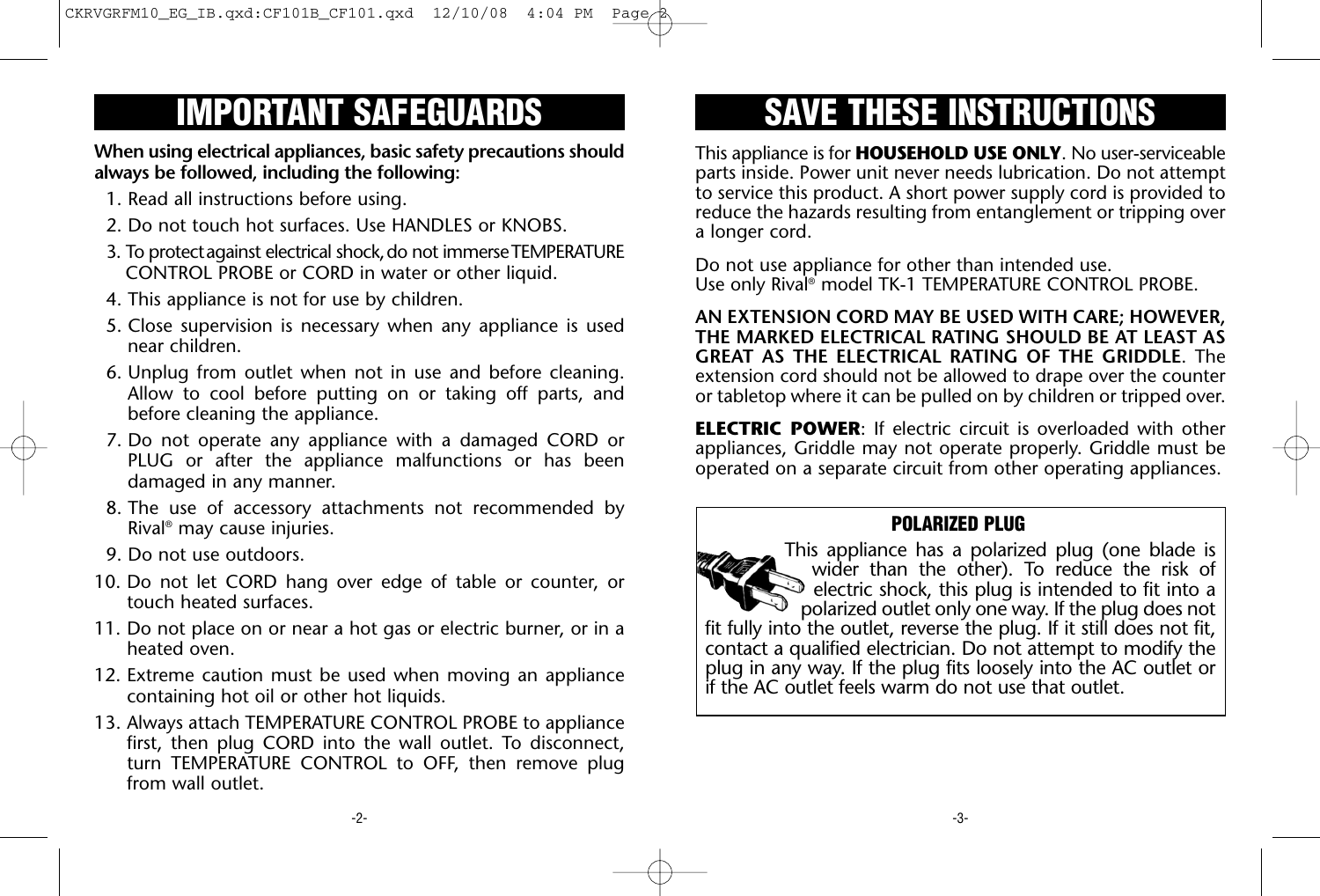### **KNOW YOUR ELECTRIC GRIDDLE**



### **HOW TO USE YOUR ELECTRIC GRIDDLE**

1. Before use, wash the Griddle and GREASE TRAY, in warm soapy water, and dry completely.

**CAUTION:** Do not immerse TEMPERATURE CONTROL PROBE in water or other liquid.

- 2. Insert GREASE TRAY into the guides under the Griddle. Turn TEMPERATURE CONTROL PROBE to OFF and attach securely to the Griddle.
- 3. Condition the NON-STICK COOKING SURFACE with vegetable oil, wiping off any excess with a paper towel. Plug Griddle into 120 volt outlet. Preheat the Griddle by aligning the selected temperature setting on the TEMPERATURE CONTROL PROBE knob with the indicator light. Griddle is preheated when the light on the knob goes off. The light will cycle during use, indicating the selected temperature is being maintained.
- 4. When cooking is complete, turn TEMPERATURE CONTROL PROBE to OFF, unplug and allow unit to cool before cleaning.

**NOTE:** It may be necessary to scrape grease into the GREASE CHANNEL. Always use wood or nylon utensils to avoid scratching

## **HOW TO USE YOUR ELECTRIC GRIDDLE**

the NON-STICK COOKING SURFACE. When cooking consecutive batches of bacon or other high fat foods, it may be necessary to empty the GREASE TRAY to avoid grease overflowing onto the countertop.

### **CAUTION:** Grease may be hot!

Some countertops are more sensitive to heat, use care not to place Griddle on surfaces where heat may cause damage. Griddle surfaces are hot during use. Allow to cool completely before handling or cleaning.

**COOKING TIME AND TEMPERATURE**

| <b>FOOD</b>                                  | <b>TEMP*</b>                                    | TIME                                         | <b>DIRECTIONS</b>                                                                                     |
|----------------------------------------------|-------------------------------------------------|----------------------------------------------|-------------------------------------------------------------------------------------------------------|
| <b>EGGS, fried</b>                           | $300^\circ$ F                                   | $3$ to 5 min.                                | <b>DO NOT PREHEAT.</b> Turn often.                                                                    |
| <b>BACON</b>                                 | $350^\circ$ F                                   | 8 to 14 min.                                 | <b>DO NOT PREHEAT.</b> Turn often.                                                                    |
| <b>SAUSAGE</b>                               | $350^\circ$ F                                   | 20 to 30 min.                                | Turn halfway into cooking time.                                                                       |
| <b>FRENCH TOAST</b>                          | $350^\circ$ F                                   | $6$ to 10 min.                               | Turn halfway into cooking time.                                                                       |
| <b>HAMBURGER</b>                             | $350^\circ$ F                                   | 3 to 14 min.                                 | Turn halfway into cooking time.                                                                       |
| <b>HAM SLICES</b>                            | $350^\circ$ F                                   | 14 to 18 min.                                | Turn halfway into cooking time.                                                                       |
| <b>SANDWICHES</b>                            | $350^\circ$ F                                   | $6$ to 10 min.                               | Butter outside and brown both sides.                                                                  |
| <b>PORK CHOPS</b>                            | $350^\circ$ F                                   | 20 to 30 min.                                | Brown both sides, reduce temp.to<br>250°F. Turn halfway into cooking time.                            |
| <b>POTATOES</b>                              | $350^\circ$ F                                   | 10 to 12 min.                                | Turn halfway into cooking time.                                                                       |
| <b>STEAKS</b><br>Rare<br>Medium<br>Well Done | $400^\circ$ F<br>$400^\circ$ F<br>$400^\circ$ F | 4 to 6 min.<br>7 to 12 min.<br>13 to 18 min. | Turn halfway into cooking time.<br>Turn halfway into cooking time.<br>Turn halfway into cooking time. |
| <b>PANCAKES</b>                              | $350^\circ$ F                                   | 2 to 6 min.                                  | Pour batter onto griddle. When<br>bubbles appear on top, turn.                                        |

\*Unless otherwise noted, preheat griddle